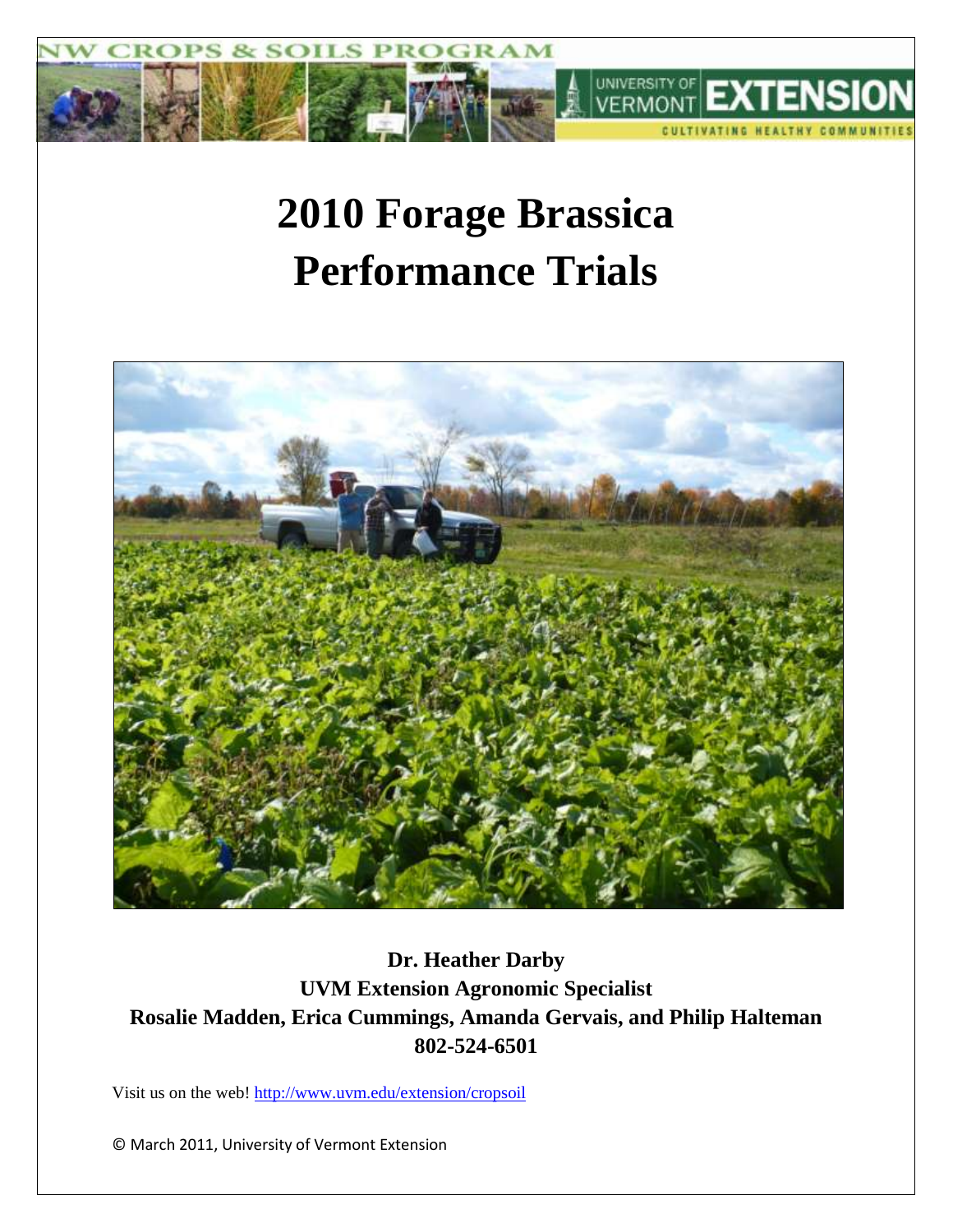## 2010 Organic Forage Brassica Performance Trials Dr. Heather Darby, UVM Extension [heather.darby\[at\]uvm.edu](mailto:hdarby@uvm.edu?subject=Organic%20Forage%20Brassica%20Performance%20Trials)

In 2010, the University of Vermont Extension continued their research evaluating annual forage models that would best compliment cool season grass pasture. The overall goal of this project is to help organic dairy producers reduce their reliance on expensive concentrates through the production of a variety of high quality annul forages. Brassicas, such as forage turnips and rape, are a cool season crop. Hence these crops can thrive in the late fall months and potentially provide late season grazing. Brassica crops are known for their ability to provide a near concentrate type diet late in the season. UVM Extension conducted a trial in 2010 to evaluate the yield and quality of commercially available forage brassica varieties. Additional research was conducted on interseeding brassica crops with spring cereal grains and summer annuals. The results from these trials can be found at [www.uvm.edu/extension/cropsoil.](http://www.uvm.edu/extension/cropsoil)

## **TESTING PROCEDURE**

The trial was located at Borderview Farm in Alburgh, VT. All plots were managed with conventional tillage practices. Conventional tillage included moldboard plow, disking, and field finishing with a drag harrow. Dairy manure was applied in the spring at 7000 gallons per acre. The application rate was to meet the nitrogen needs of the previous small grain crop. The experimental design was a randomized complete block with three replicates. The treatments were five commercially available brassica varieties (Table 1). Plots were seeded with a John Deere grain drill at a seeding rate of 6 lbs per acre on August 16, 2010. The plots were harvested once with a Jari Mower on October 18, 2010. The brassica were on average about 22 inches in height at the time of harvest. A subsample of approximately 1 lb was taken to determine moisture and quality. All data was analyzed using a mixed model analysis where replicates were considered random effects. The LSD procedure was used to separate cultivar means when the F-test was significant ( $P < 0.10$ ). Variations in yield and quality can occur because of variations in genetics, soil, weather, and other growing conditions. Statistical analysis makes it possible to determine whether a difference among hybrids is real or whether it might have occurred due to other variations in the field. At the bottom of each table a LSD value is presented for each variable (i.e. yield). Least Significant Differences (LSD) at the 10% level of probability are shown in the results. Where the difference between two hybrids within a column is equal to or greater than the LSD value you can be sure 9 times out of 10 that there is a real difference between the two hybrids.

| Seed Source | Type          | Variety        |  |  |
|-------------|---------------|----------------|--|--|
| AMPAC       | Forage turnip | Appin          |  |  |
| Barenburg   | Forage turnip | <b>Barkant</b> |  |  |
| AMPAC       | Forage rape   | Bonar          |  |  |
| AMPAC       | Forage turnip | Pasja          |  |  |
| Barenburg   | Forage rape   | T-raptor       |  |  |

**Table 1. Forage brassica variety and seed source.**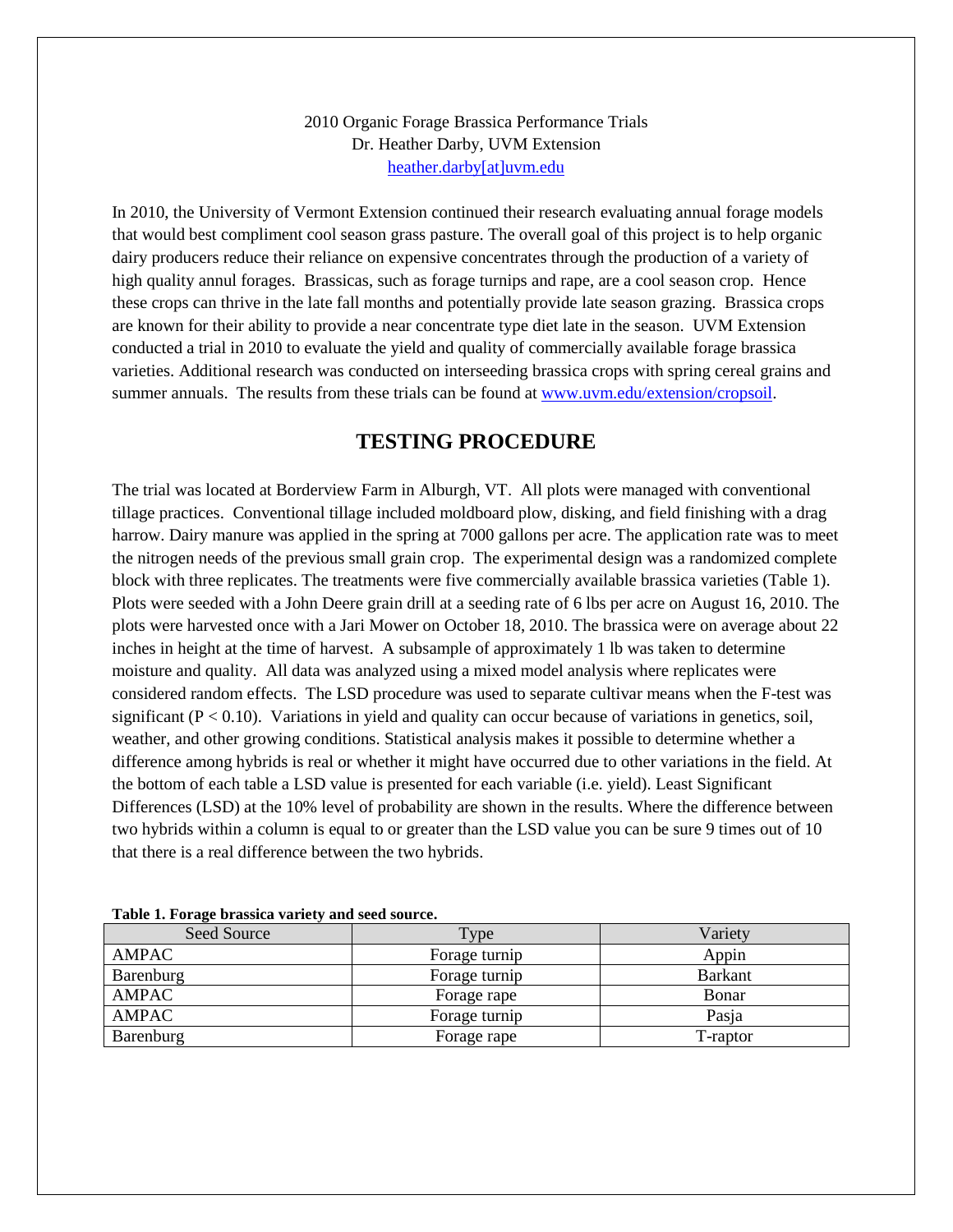

**Figure 2. Brassica varieties from left to right; T-raptor, Pasja, Barkant, Bonar, Appin.** 

# **WEATHER DATA**

Seasonal precipitation and temperatures recorded at a weather station in close proximity to the 2010 research sites are shown in Table 2. This year presented above average temperatures and precipitation for the fall months.

|                                          | August | September | October |
|------------------------------------------|--------|-----------|---------|
| Average Temperature (°F)                 | 70.4   | 64.0      | 50.6    |
| Departure from Normal                    | 1.40   | 3.60      | 1.80    |
|                                          |        |           |         |
| Precipitation (inches)                   | 5.48   | 4.32      | $\ast$  |
| Departure from Normal                    | 1.63   | 0.86      |         |
|                                          |        |           |         |
| Growing Degree Days (base $50^{\circ}$ ) | 634    | 419       | 129     |
| Departure from Normal                    | 45.0   | 107       | 26.4    |
|                                          |        |           |         |
| Growing Degree Days (base 32°)           | 1192   | 959       | 578     |
| Departure from Normal                    | 45.0   | 107       | 57.4    |
| *missing data                            |        |           |         |

#### **Table 2. Temperature, precipitation, and Growing Degree Day summary, Alburgh, VT.**

Based on National Weather Service data from cooperative observer stations in close proximity to field trials. Historical averages are for 30 years of data (1971-2000).

# **SILAGE QUALITY**

Silage quality was analyzed by Cumberland Valley Analytical Forage Laboratory in Hagerstown, Maryland. Plot samples were dried, ground and analyzed for crude protein (CP), acid detergent fiber (ADF), neutral detergent fiber (NDF), and various other nutrients. The Nonstructural Carbohydrates (NSC) and Total Digestible Nutrients (TDN) were calculated from forage analysis data. Performance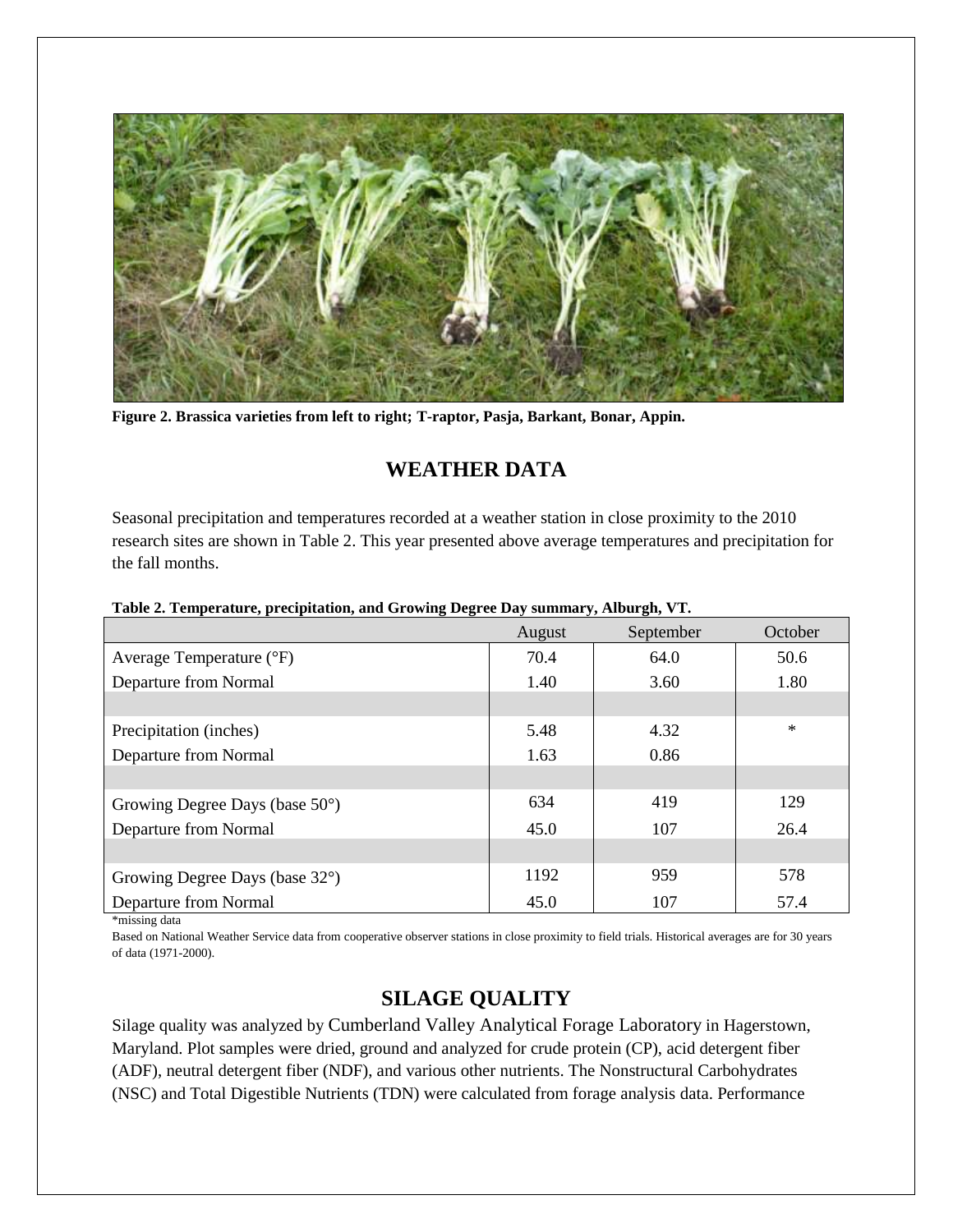indices such as Net Energy Lactation (NEL) were calculated to determine forage value. Mixtures of true proteins, composed of amino acids, and nonprotein nitrogen make up the crude protein (CP) content of forages. The bulky characteristics of forage come from fiber. Forage feeding values are negatively associated with fiber since the less digestible portions of the plant are contained in the fiber fraction. The detergent fiber analysis system separates forages into two parts: cell contents, which include sugars, starches, proteins, non-protein nitrogen, fats and other highly digestible compounds; and the less digestible components found in the fiber fraction. The total fiber content of forage is contained in the neutral detergent fiber (NDF). Chemically, this fraction includes cellulose, hemicellulose, and lignin. The NSC or non-fiber carbohydrates (NFC) include starch, sugars, and pectins.

## **RESULTS**

The brassica varieties differed significantly in yield (Table 3). Bonar rape had the highest dry matter yield of 3160 lbs/ac, although it was not statistically different from Appin turnip, Barkant turnip, or Pasja turnip (Figure 1). With the exception of CP, the brassica varieties did not differ in forage quality. Overall, the forages had low fiber contents compared to cool season grasses that commonly have NDF values of 40% or higher. Forage brassica varieties differed significantly in calcium (Ca), phosphorus (P), zinc (Zn), and copper (Cu). Appin Turnip had the highest Ca and Cu content of all varieties. The forage brassica varieties did not differ significantly in potassium  $(K)$ , magnesium  $(Mg)$ , iron (Fe), and manganese (Mn).

| Table 5. Dry matter yields and forage quality of 5 forage brassica varieties. |           |        |                                |            |            |            |            |           |            |
|-------------------------------------------------------------------------------|-----------|--------|--------------------------------|------------|------------|------------|------------|-----------|------------|
| Variety                                                                       | DM at     | DM     | Forage quality characteristics |            |            |            |            |           |            |
|                                                                               | harvest   | yield  | CP                             | <b>ADF</b> | <b>NDF</b> | <b>TDN</b> | <b>NFC</b> | NEL       | <b>RFV</b> |
|                                                                               | %         | lbs/ac | %                              | $\%$       | %          | %          | $\%$       | Mcal/lb   |            |
| Appin turnip                                                                  | 8.37      | 2660*  | $20.7*$                        | 19.9       | 20.6       | 61.9       | 38.7       | 0.63      | 332        |
| Barkant turnip                                                                | 9.63      | 2420*  | 18.8                           | 19.2       | 19.9       | 63.6       | 42.5       | 0.66      | 346        |
| Bonar rape                                                                    | 9.37      | 3160*  | $23.8*$                        | 20.0       | 20.7       | 64.2       | 37.6       | 0.66      | 330        |
| Pasja turnip                                                                  | 8.63      | 2790*  | 19.4                           | 18.9       | 19.9       | 61.4       | 40.1       | 0.63      | 347        |
| T-Raptor rape                                                                 | 9.13      | 1900   | 20.0                           | 19.0       | 19.7       | 63.2       | 41.0       | 0.65      | 351        |
|                                                                               |           |        |                                |            |            |            |            |           |            |
| LSD(0.10)                                                                     | <b>NS</b> | 781    | 3.33                           | <b>NS</b>  | <b>NS</b>  | <b>NS</b>  | <b>NS</b>  | <b>NS</b> | <b>NS</b>  |
| Means                                                                         | 9.03      | 2590   | 20.5                           | 19.4       | 20.2       | 62.9       | 40.0       | 0.65      | 341        |

 $\mathbf{v}$  matter violds and forage quality of 5 forage brassica varieties.

*\*indicates that the forage brassica is not significantly different than the top variety. NS; no significant difference among the brassica varieties.*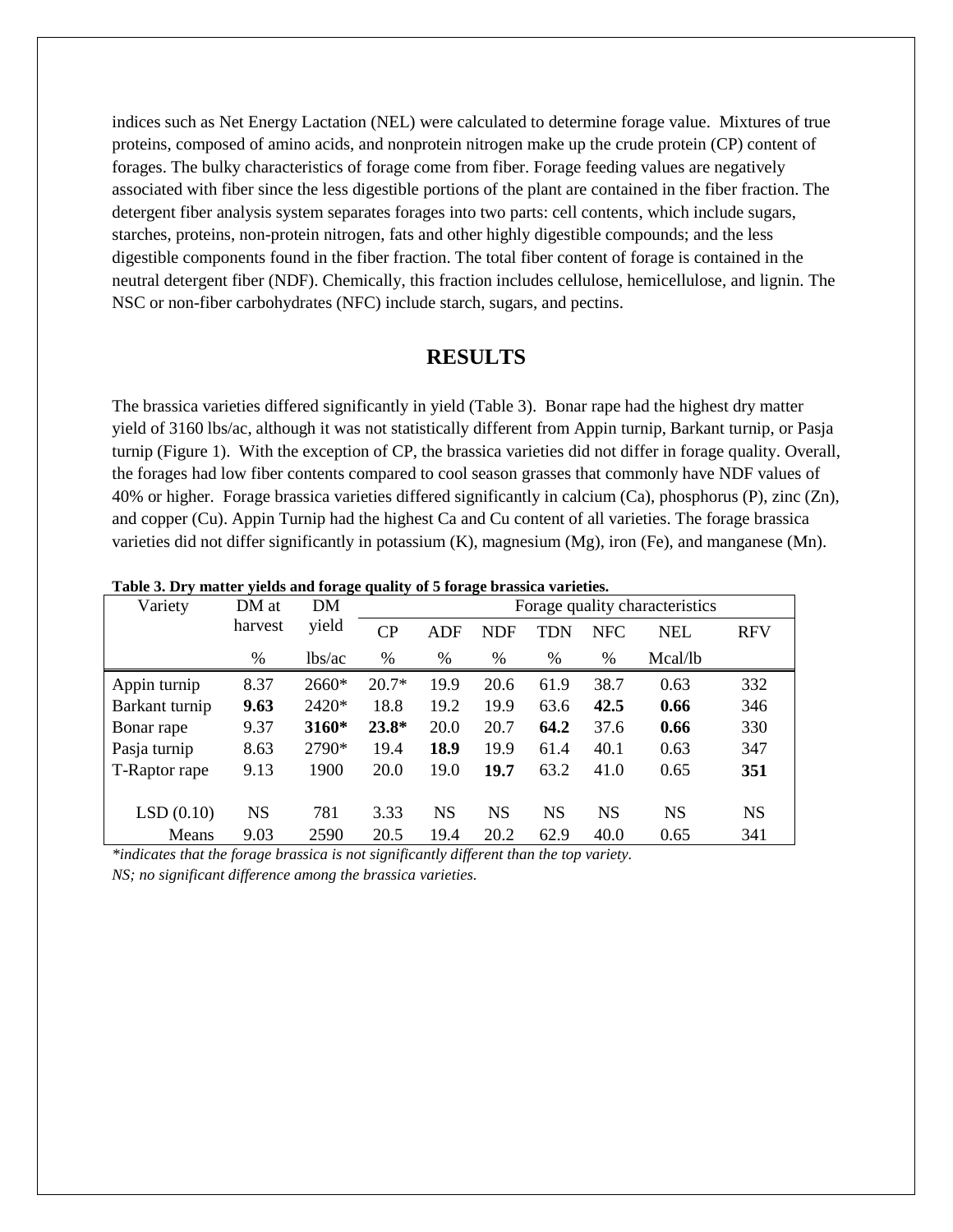

**Figure 1. Dry matter yield of 5 forage brassica varieties.**

| Variety        | Ca      | P       | ี ⊶<br>Mg | K         | Fe        | Mn        | Zn      | Cu      |
|----------------|---------|---------|-----------|-----------|-----------|-----------|---------|---------|
|                | % $DM$  | %DM     | %DM       | %DM       | ppm       | Ppm       | ppm     | ppm     |
| Appin turnip   | $2.20*$ | $0.74*$ | 0.21      | 7.48      | 175       | 24.7      | $30.7*$ | $8.00*$ |
| Barkant turnip | $2.15*$ | 0.66    | 0.20      | 6.65      | 172       | 27.7      | 25.0    | 6.33    |
| Bonar rape     | 1.68*   | 0.61    | 0.21      | 6.81      | 149       | 24.3      | 24.7    | 5.00    |
| Pasja turnip   | $2.17*$ | 0.65    | 0.20      | 7.76      | 158       | 25.3      | $30.0*$ | 6.00    |
| T-Raptor rape  | 2.01    | 0.57    | 0.19      | 7.13      | 94.0      | 25.0      | $30.0*$ | 5.33    |
|                |         |         |           |           |           |           |         |         |
| LSD(0.10)      | 0.34    | 0.06    | NS        | <b>NS</b> | <b>NS</b> | <b>NS</b> | 2.04    | 0.83    |
| Means          | 2.04    | 0.64    | 0.20      | 7.17      | 150       | 25.4      | 28.1    | 6.13    |

**Table 4. Macro and micronutrient content of 5 forage brassica varieties.** 

*\*indicates that the forage brassica is not significantly different than the top variety.* 

*NS; no significant difference among the brassica varieties.*

# **DISCUSSION**

Brassica crops have the potential to provide high quality forage late in the fall. It is also possible that these crops could extend to grazing season in the Northeast. The brassica varieties could potentially be planted following the harvest of cereal grains for forage or grain. The potential to double crop helps to produce more forage yield and quality per acre. In this trial, the brassica crops were only harvested once due to limited funding for the project. However, it is feasible to think that the crop could be grazed more than once per season. The low fiber content of the brassica forages might mean that more fiber will need